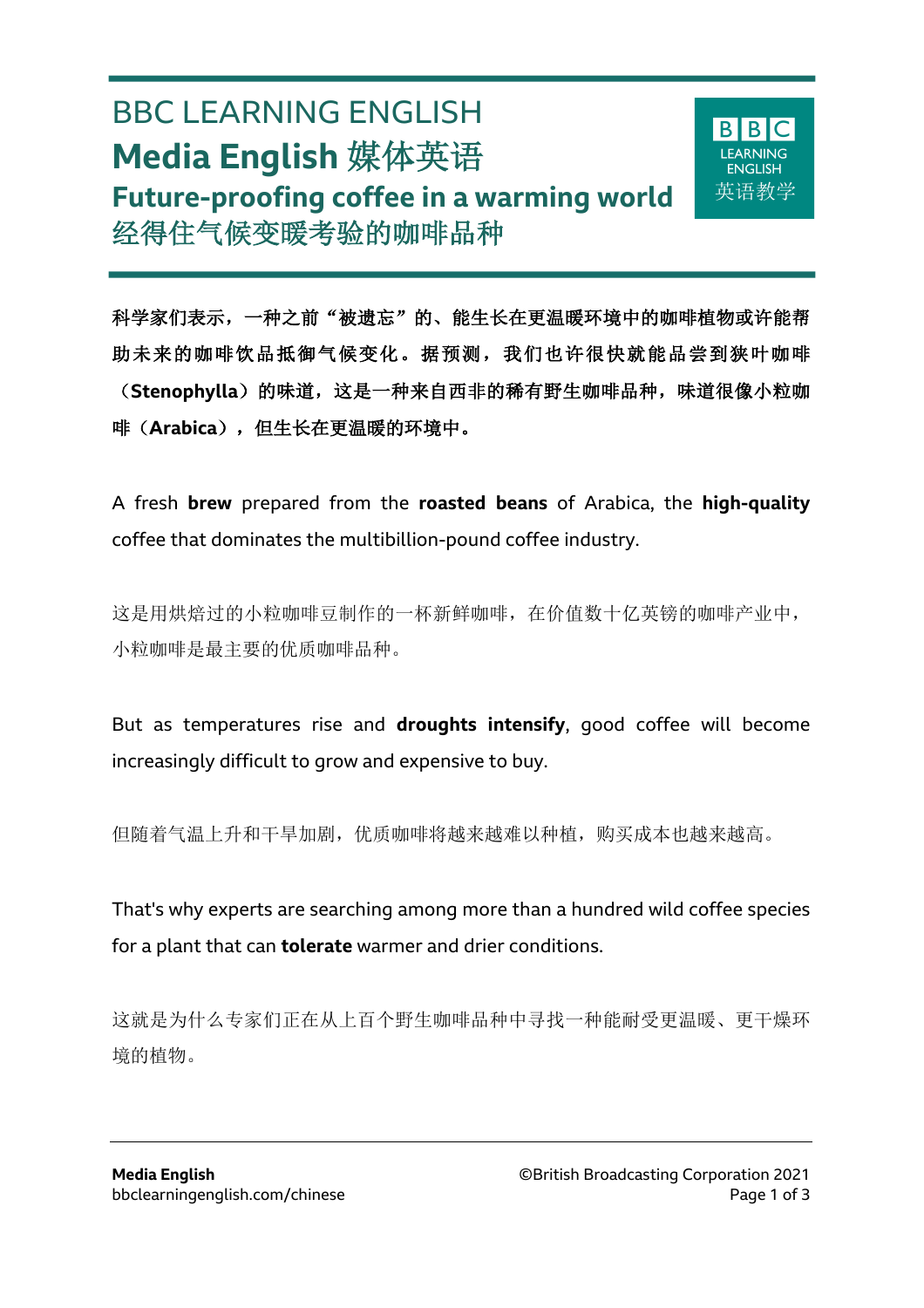And they say we could soon be **sipping on** Stenophylla, a coffee from Sierra Leone that was recently **rediscovered** after not being seen **in the wild** for more than fifty years.

专家们说,我们可能很快会品尝到来自塞拉利昂的"狭叶咖啡"了,它在野生环境中 消失了五十多年后,最近被重新发现了。

## **1.** 词汇表

| brew          | 煮好的饮料, 此处指冲泡咖啡 |
|---------------|----------------|
| roasted beans | 经过烘焙的咖啡豆       |
| high-quality  | 优质的            |
| droughts      | 干旱,旱灾          |
| intensify     | 加剧             |
| tolerate      | 经受, 耐受         |
| sipping on    | 啜饮, 小口喝        |
| rediscovered  | 被重新发现          |
| in the wild   | 在野生、自然环境下      |

## **2.** 阅读理解:请在读完上文后,回答下列问题。(答案见下页)

1. True or false? *Good coffee will become cheaper to buy.*

2. What is Arabica?

3. Experts are searching among more than a hundred wild coffee species for something. What are they looking for?

#### 4. Where does the coffee Stenophylla come from?